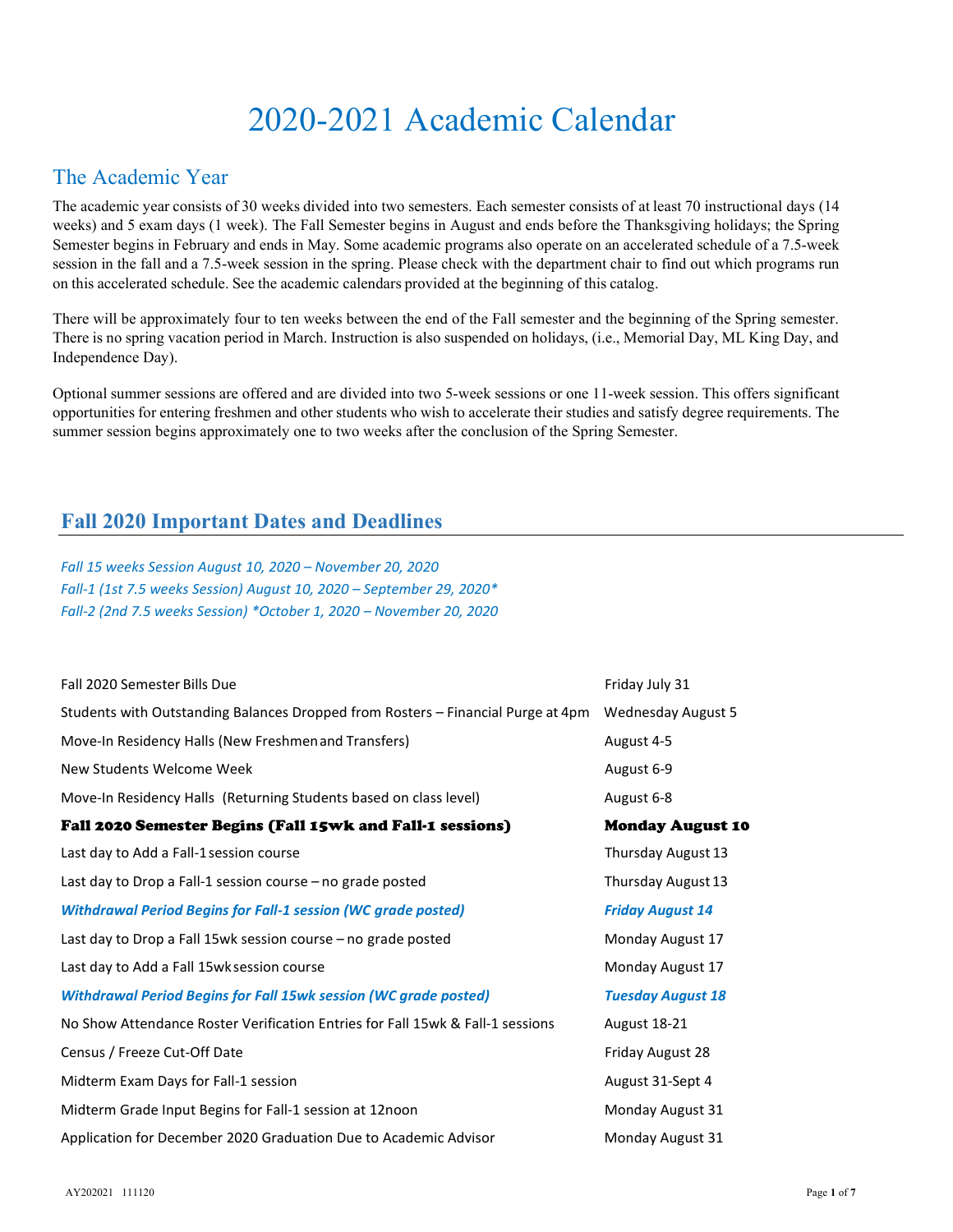# Midterm Grade Input Ends for Fall-1 session at 10am Number 2014 10am Number 9 Withdrawal Period Ends for Fall-1 session at 4pm (WC grade posted) Friday September 11 Midterm Exam Days for Fall 15wk session September 16-22 Midterm Grade Input Begins for Fall 15wk session Wednesday September 16 Application for May 2021 or August 2021 Graduation Due to Academic Advisor Friday September 18 Last Day of Regular Classes for Fall-1 session Number 23 and Number 23 and Number 23 and Number 23 and Number 23 Final Exam Days for Fall-1 session September 24-29 Midterm Grade Input Ends for Fall 15wk session at 10am Monday September 28 Fall-1 2020 Session Ends Tuesday September 29 Finals Grade Input Begins for Fall-1 session at 12noon Tuesday September 29 Fall-2 2020 Session Begins Thursday October 1 2021 Section Schedules Due (Winterim & Spring) from Dept Chairs to Provost Friday October 2 Last day to Add a Fall-2 session course Tuesday October 6 Last day to Drop a Fall-2 session course – no grade posted Tuesday October 6 Finals Grade Input Ends for Fall-1 session at 10am Tuesday October 6 Withdrawal Period Begins for Fall-2 session (WC grade posted) Wednesday October 7 No Show Attendance Roster Verification Entries for Fall-2 session **CELC 10** October 7-9 Teacher Evaluation Period Begins Monday October 12 2021 Course Schedules Available for Preview on Self-Service Monday October 12 Withdrawal Period Ends for Fall-15 session at 4pm (WC grade posted) Thursday October 15 Academic Advisement and 2021 Registration Authorization Begins for Students Monday October 19 Midterm Exam Days for Fall-2 session **Containers** Communication of the Containers of Coronaversity Containers Containers Containers and October 22-27 Midterm Grade Input Begins for Fall-2 session at 12noon Thursday October 22 Teacher Evaluation Period Ends Friday October 23 2021 Winterim & Spring Registration Begins for Continuing Students Monday October 26 Midterm Grade Input Ends for Fall-2 session at 10am Tuesday October 27 Withdrawal Period Ends for Fall-2 session at 4pm (WC grade posted) Thursday October 29 Outstanding Incomplete ("I") Grades Converted to "F"s Friday October 30 2021 Winterim & Spring Registration Begins for Incoming Freshmen Monday November 9 Last Day of Regular Classes Fall-15wk and Fall-2 Sessions Friday November 13 Final Exam Week for Fall-15wk and Fall-2 Sessions November 16-20 November 16-20 Finals Grade Input Begins for Fall-15wk and Fall-2 Sessions at 12noon Monday November 16 Fall 2020 Semester Ends (Fall-15wk and Fall-2 sessions) Friday November 20 Residence Hall Occupancy Ends (Halls Close at 6pm) Friday November 20 Final Grade Input Ends for Fall-15wk and Fall-2 sessions at 10am Monday November 30 Fall Degree Conferral Postings Completed by the Registrar's Office Friday December 11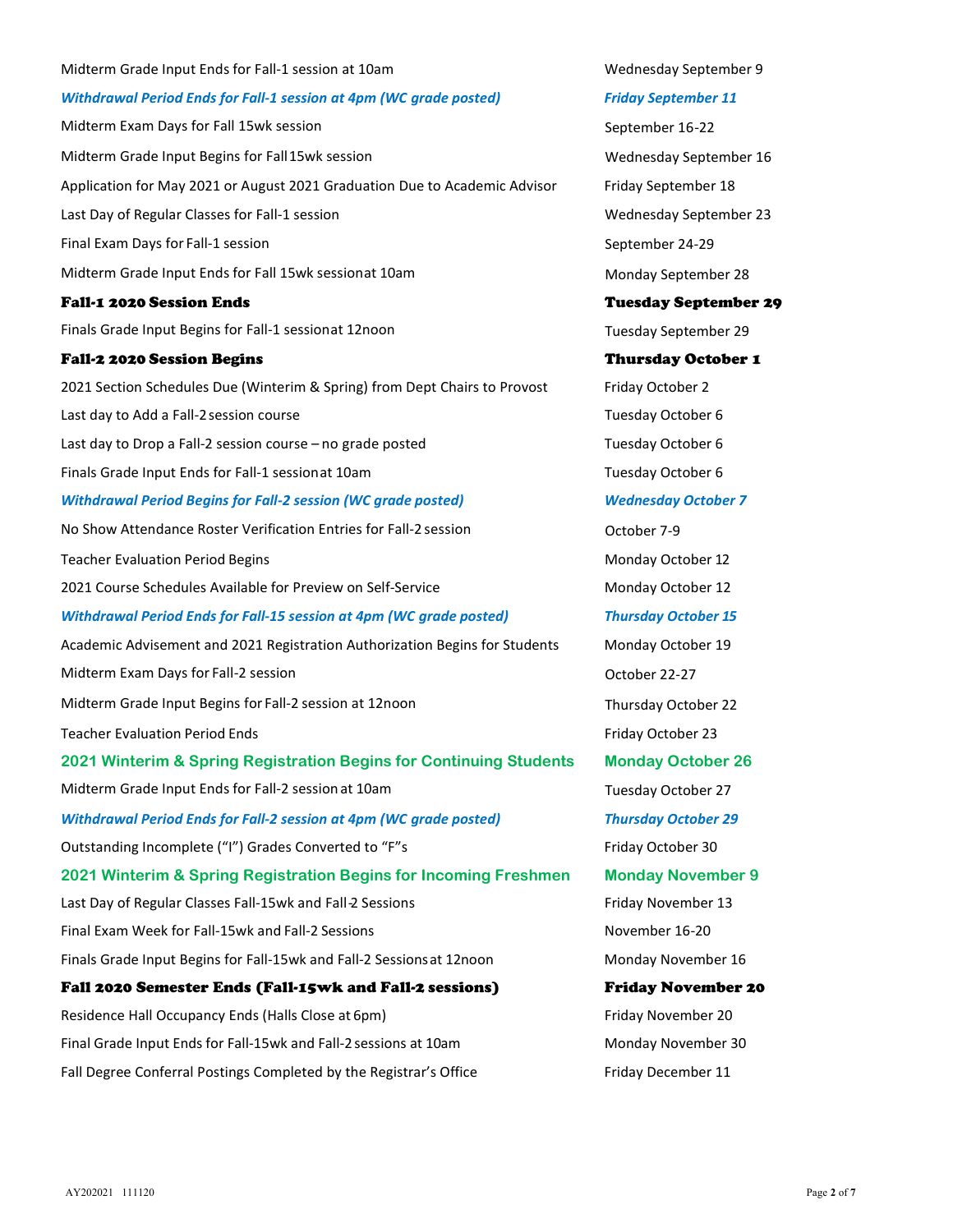Winterim (4 weeks) December 14, 2020 - January 8, 2021

| Winterim 2021 Semester Bills Due                                                  | Friday December 4            |
|-----------------------------------------------------------------------------------|------------------------------|
| Students with Outstanding Balances Dropped from Rosters - Financial Purge at 4 pm | <b>Tuesday December 8</b>    |
| <b>Winterim 2021 Session Begins</b>                                               | <b>Monday December 14</b>    |
| Last day to Add a Winterim session course                                         | Tuesday December 15          |
| Last day to Drop a Winterim session course - no grade posted                      | Tuesday December 15          |
| <b>Withdrawal Period Begins for Winterim session (WC grade posted)</b>            | <b>Wednesday December 16</b> |
| No Show Attendance Roster Verification Entries for Winterim                       | December 16-18               |
| Midterm Exam Days for Winterim session                                            | December 22-24               |
| Midterm Grade Input Begins for Winterim at 12 noon                                | <b>Tuesday December 22</b>   |
| Christmas Holiday (No Classes)                                                    | Friday December 25           |
| <b>Winterim Classes Resume</b>                                                    | Monday December 28           |
| Midterm Grade Input Ends for Winterim at 10 am                                    | Monday December 28           |
| <b>Withdrawal Period Ends for Winterim session at 4pm (WC grade posted)</b>       | <b>Tuesday December 29</b>   |
| New Year's Holiday (No Classes)                                                   | Friday January 1, 2021       |
| Winterim Classes Resume                                                           | Monday January 4             |
| Last day of Regular classes Winterim session                                      | Wednesday January 6          |
| Final Exam Days for Winterim session                                              | January 7-8                  |
| Finals Grade Input Begins for Winterim at 12 noon                                 | Thursday January 7           |
| <b>Winterim 2021 Session Ends</b>                                                 | <b>Friday January 8</b>      |
| Finals Grade Input Ends for Winterim at 10 am                                     | Tuesday January 12           |

## Spring 2021 Important Dates and Deadlines

Spring 15 weeks Session February 1, 2021 – May 14, 2021 Spring-1 (1st 7.5 weeks Session) February 1, 2021 – March 23, 2021 Spring-2 (2nd 7.5 weeks Session) March 25, 2021 – May 14, 2021

| Spring 2021 Semester Bills Due                                                | Friday January |
|-------------------------------------------------------------------------------|----------------|
| Students with Outstanding Balances Dropped from Rosters - Financial Purge 4pm | Tuesday Janua  |
| Move-in Residence Halls (New Students)                                        | January 26-27  |
| Move-in Residence Hall (Returning Students)                                   | January 28-30  |
| Martin Luther King Day Holiday (School Closed)                                | Monday Janua   |

ay January 15 sday January 19 nday January 18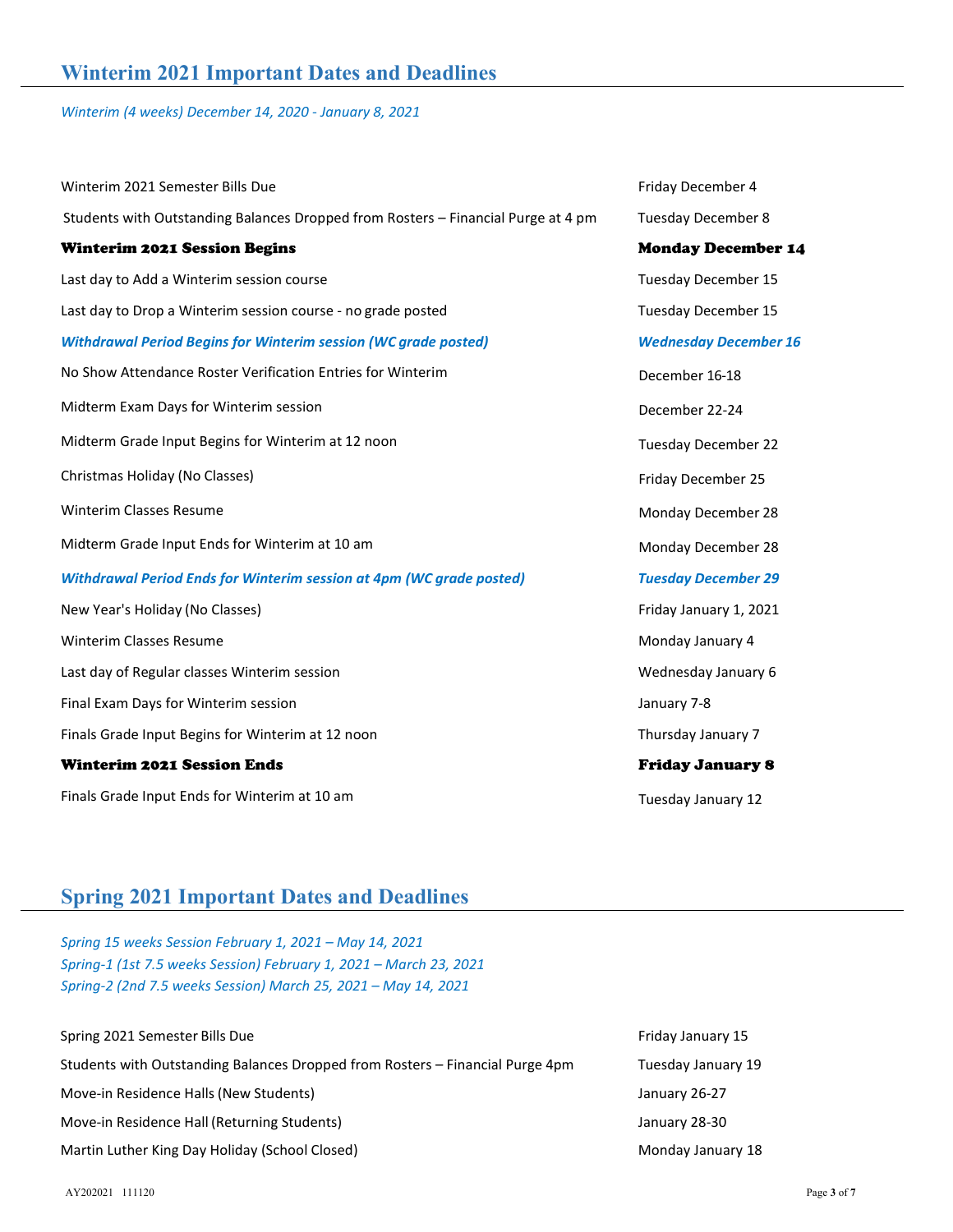# Spring 2021 Semester Begins (Spring 15wk and Spring-1 sessions) Monday February 1 Last day to Drop a Spring-1 session course - no grade posted Thursday February 4 Last day to Add a Spring-1 session course Thursday February 4 Withdrawal Period Begins for Spring-1 session (WC grade posted) Friday February 5 Last Day to Add a Spring 15wk s ession course Monday February 8 Last Day to Drop a Spring 15wk session course - no grade posted Monday February 8 Withdrawal Period Begins for Spring-15wk session (WC grade posted) Tuesday February 9 No Show Attendance Roster Verification Entries for Spring 15wk & Spring-1 sessions February 9-12 Census Freeze Cut Off Date Friday February 19 Application for August or December 2021 Graduation Due to Academic Advisor Friday February 19 Midterm Exam Days for Spring-1 session February 22-26 Midterm Grade Input Begins for Spring-1 session at 12noon Monday February 22 Midterm Grade Input Ends for Spring-1 Session at 10am Tuesday March 2 Withdrawal Period Ends for Spring-1 session at 4pm (WC grade posted) Thursday March 4 2021 Course Schedules Due (Summer & Fall) from Dept Chairs to Provost Friday March 12 Midterm Exam Days for Spring 15wk session March 15-19 Midterm Grade Input Begins for Spring 15wk session at 12 noon Monday March 15 Last Day of Regular Classes Spring-1 Wednesday March 17 Final Exam Days for Spring-1 Session March 18-23 2021 Course Schedules Available for Preview on Self-Service Monday March 22 Spring-1 2021 Session Ends Tuesday March 23 Midterm Grade Input Ends for Spring 15wk session at 10am Number 2014 Mednesday March 24 Finals Grade Input Begins for Spring-1 at 12noon Wednesday March 24 Spring-2 2021 Session Begins Thursday March 25 Academic Advisement and 2022 Registration Authorization Begins for Students Monday March 29 Finals Grade Input Ends for Spring-1 session at 10am Tuesday March 30 Last Day to Add a Spring-2 session course Tuesday March 30 Last Day to Drop a Spring-2 session course – no grade posted Tuesday March 30 Withdrawal Period Begins for Spring-2 session (WC grade posted) Wednesday March 31 No Show Attendance Roster Verification Entries for Spring-2 session March 31-April 2 2021 Summer & Fall Registration Begins for Continuing Students Monday April 5 Teacher Evaluation Period Begins Monday April 5 Withdrawal Period Ends for Spring 15wk Session at 4pm (WC grade posted) Wednesday April 7 Outstanding Incomplete ("I") Grades Converted to "F"s Friday April 9 Midterm Exam Days for Spring-2 session April 15-20 Midterm Grade Input Begins for Spring-2 Session at 12noon Thursday April 15 Teacher Evaluation Period Ends Friday April 16 Mid-term Grade Input Ends for Spring-2 Session at 10am Thursday April 22 Last Day of Regular Classes for Spring 15wk and Spring-2 sessions Friday May 7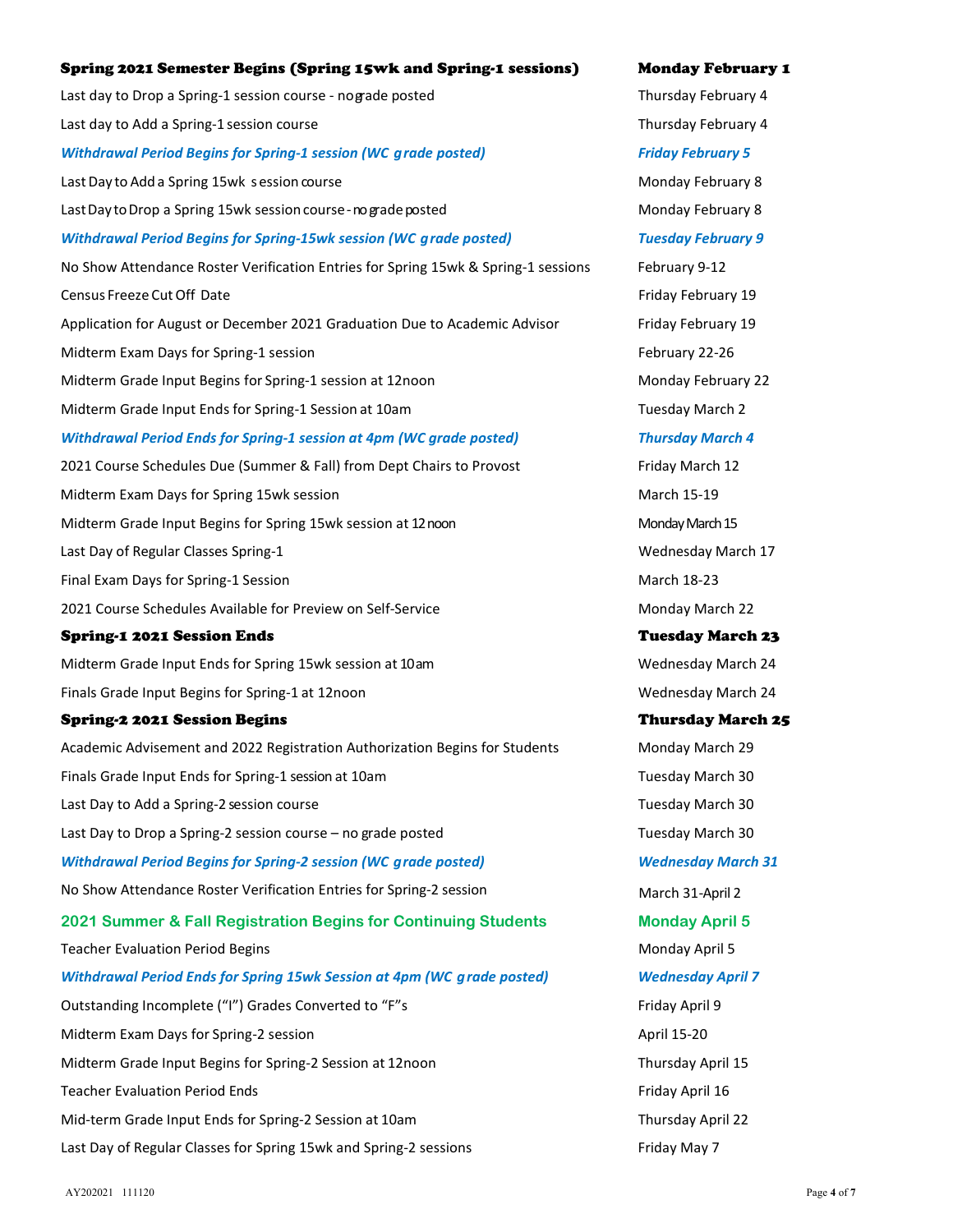| Final Exam Week for Spring 15wk and Spring-2 sessions                | May 10-14            |
|----------------------------------------------------------------------|----------------------|
| Final Grade Input Begins for Spring 15wk and Spring-2 sessions       | Monday May 10        |
| Residence Hall Occupancy Ends (Halls Close at 6pm)                   | Friday May 14        |
| Spring 2021 Semester Ends (Spring 15wk and Spring-2 sessions)        | <b>Friday May 14</b> |
| <b>MAY COMMENCEMENT</b>                                              | <b>TBD</b>           |
| Final Grade Input Ends for Spring 15wk and Spring-2 sessions         | Wednesday May 19     |
| Spring Degree Conferral Postings Completed by the Registrar's Office | Friday May 28        |

# Summer 2021 Important Dates and Deadlines

Summer 11 weeks Session May 24, 2021 – August 6, 2021 Summer - 1 (1st 5 weeks Session) May 24, 2021 – June 25, 2021 Summer - 2 (2nd 5 weeks Session) July 6, 2021 – August 6, 2021

### Summer 11 (11 weeks Session) May 24, 2021 – August 6, 2021

| Summer 2021 Semester Bills Due                                                | Friday May 14          |
|-------------------------------------------------------------------------------|------------------------|
| Students with Outstanding Balances Dropped from Rosters - Financial Purge 4pm | Tuesday May 18         |
| <b>Summer 11wk 2021 Session Begins</b>                                        | <b>Monday May 24</b>   |
| Last day to Add a Summer 11wk session course                                  | Wednesday May 26       |
| Last day to Drop a Summer 11wk session course - no grade posted               | Wednesday May 26       |
| <b>Withdrawal Period Begins for Summer 11wk session (WC grade posted)</b>     | <b>Thursday May 27</b> |
| No Show Attendance Roster Verification Entries for Summer 11wk session        | May 27-June 1          |
| Memorial Day Holiday (No Classes)                                             | Monday May 31          |
| Summer 11wk Classes Resume                                                    | Tuesday June 1         |
| Midterm Exam Days for Summer 11wk session                                     | June 28-July 1         |
| Midterm Grade Input Begins for Summer 11wk at 12 noon                         | Monday June 28         |
| Independence Day Holiday (No Classes)                                         | Monday July 5          |
| Summer 11wk Classes Resume                                                    | Tuesday July 6         |
| Midterm Grade Input Ends for Summer 11wk session at 10 am                     | Wednesday July 7       |
| Withdrawal Period Ends for Summer 11wk session at 4pm (WC grade posted)       | <b>Monday July 19</b>  |
| Last day of Regular classes Summer 11wk session                               | Friday July 30         |
| Final Exam Period for Summer 11wk session                                     | Monday August 2-6      |
| Finals Grade Input Begins for Summer 11wk at 12 noon                          | Monday August 2        |
| <b>Summer 11wk 2021 Session Ends</b>                                          | <b>Friday August 6</b> |
| Finals Grade Input Ends for Summer 11wk at 10 am                              | Tuesday August 10      |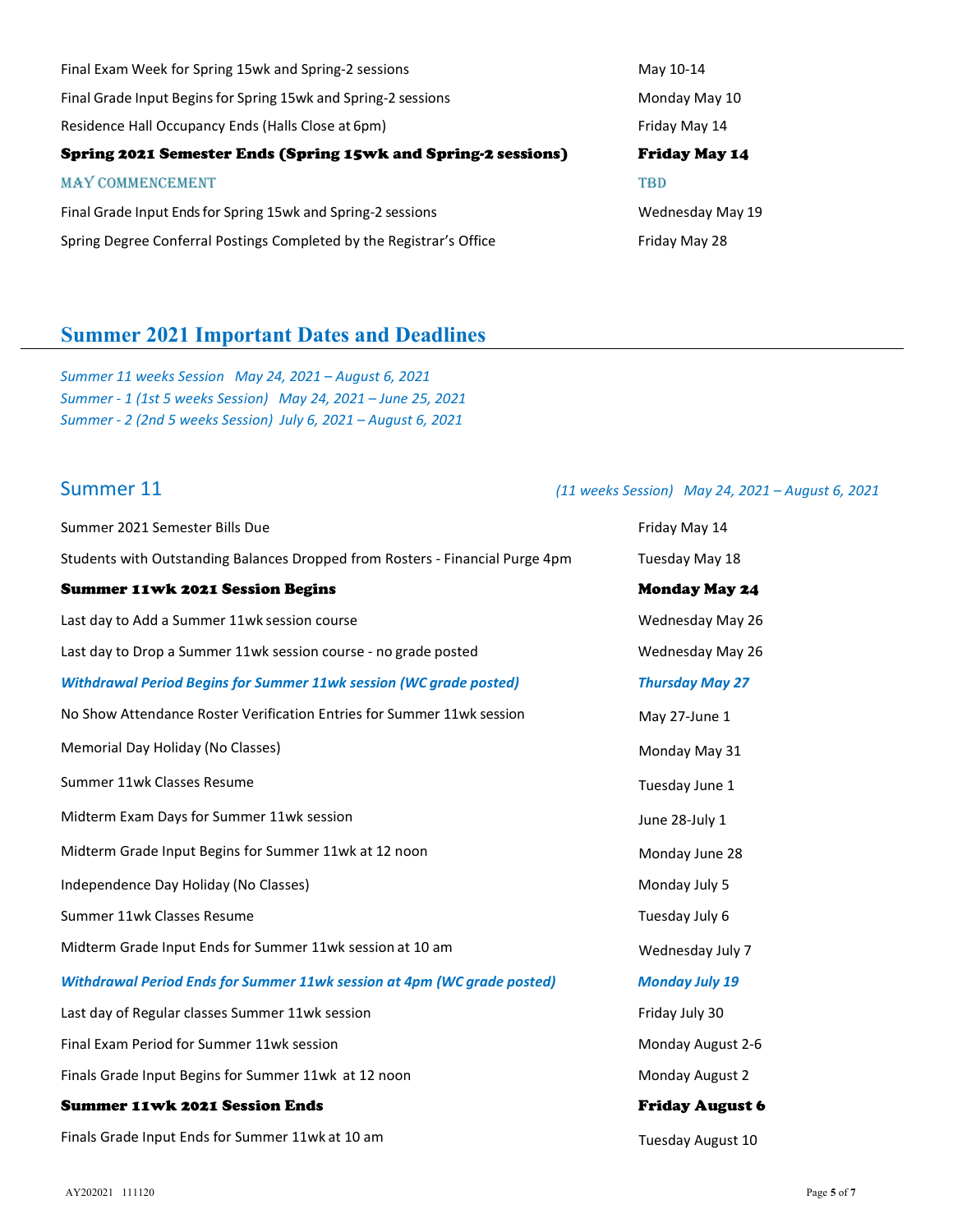### Summer 1 (1st 5 weeks Session) May 24, 2021 – June 25, 2021)

| Summer 2021 Semester Bills Due                                                | Friday May 14           |
|-------------------------------------------------------------------------------|-------------------------|
| Students with Outstanding Balances Dropped from Rosters - Financial Purge 4pm | Tuesday May 18          |
| <b>Summer-1 2021 Semester Begins</b>                                          | <b>Monday May 24</b>    |
| Last day to Add a Summer-1 session course                                     | Tuesday May 25          |
| Last day to Drop a Summer-1 session course - no grade posted                  | Tuesday May 25          |
| <b>Withdrawal Period Begins for Summer-1 session (WC grade posted)</b>        | <b>Wednesday May 26</b> |
| No Show Attendance Roster Verification Entries for Summer-1 session           | May 26-June 1           |
| Memorial Day Holiday (No Classes)                                             | Monday May 31           |
| Summer-1 Classes Resume                                                       | Tuesday June 1          |
| Midterm Exam Days for Summer-1 session                                        | Monday June 7-10        |
| Midterm Grade Input Begins for Summer-1 session at 12noon                     | Monday June 7           |
| Midterm Grade Input Ends for Summer-1 session at 10am                         | Monday June 14          |
| <b>Withdrawal Period Ends for Summer-1 session at 4pm (WC grade posted)</b>   | <b>Tuesday June 15</b>  |
| Last day of Regular classes Summer-1 session                                  | Monday June 21          |
| Final Exam Days for Summer-1 session                                          | June 22-25              |
| Finals Grade Input Begins for Summer-1 at 12noon                              | Tuesday June 22         |
| <b>Summer-1 2021 Session Ends</b>                                             | <b>Friday June 25</b>   |
| Finals Grade Input Ends for Summer-1 at 10am                                  | Tuesday June 29         |

# Summer 2 (2nd 5 weeks Session) July 6, 2021 – August 6, 2021

| Summer 2021 Semester Bills Due                                                | Friday June 25         |
|-------------------------------------------------------------------------------|------------------------|
| Students with Outstanding Balances Dropped from Rosters - Financial Purge 4pm | Tuesday June 29        |
| Fourth of July Holiday (No Classes)                                           | Monday July 5          |
| <b>Summer-2 2021 Session Begins</b>                                           | Tuesday July 6         |
| Last day to Add a Summer-2 session course                                     | Wednesday July 7       |
| Last day to Drop a Summer-2 session course - no grade posted                  | Wednesday July 7       |
| <b>Withdrawal Period Begins for Summer-2 session (WC grade posted)</b>        | <b>Thursday July 8</b> |
| No Show Attendance Roster Verification Entries for Summer-2 session           | July 8-13              |
| Midterm Exam Days for Summer-2 session                                        | July 19-22             |